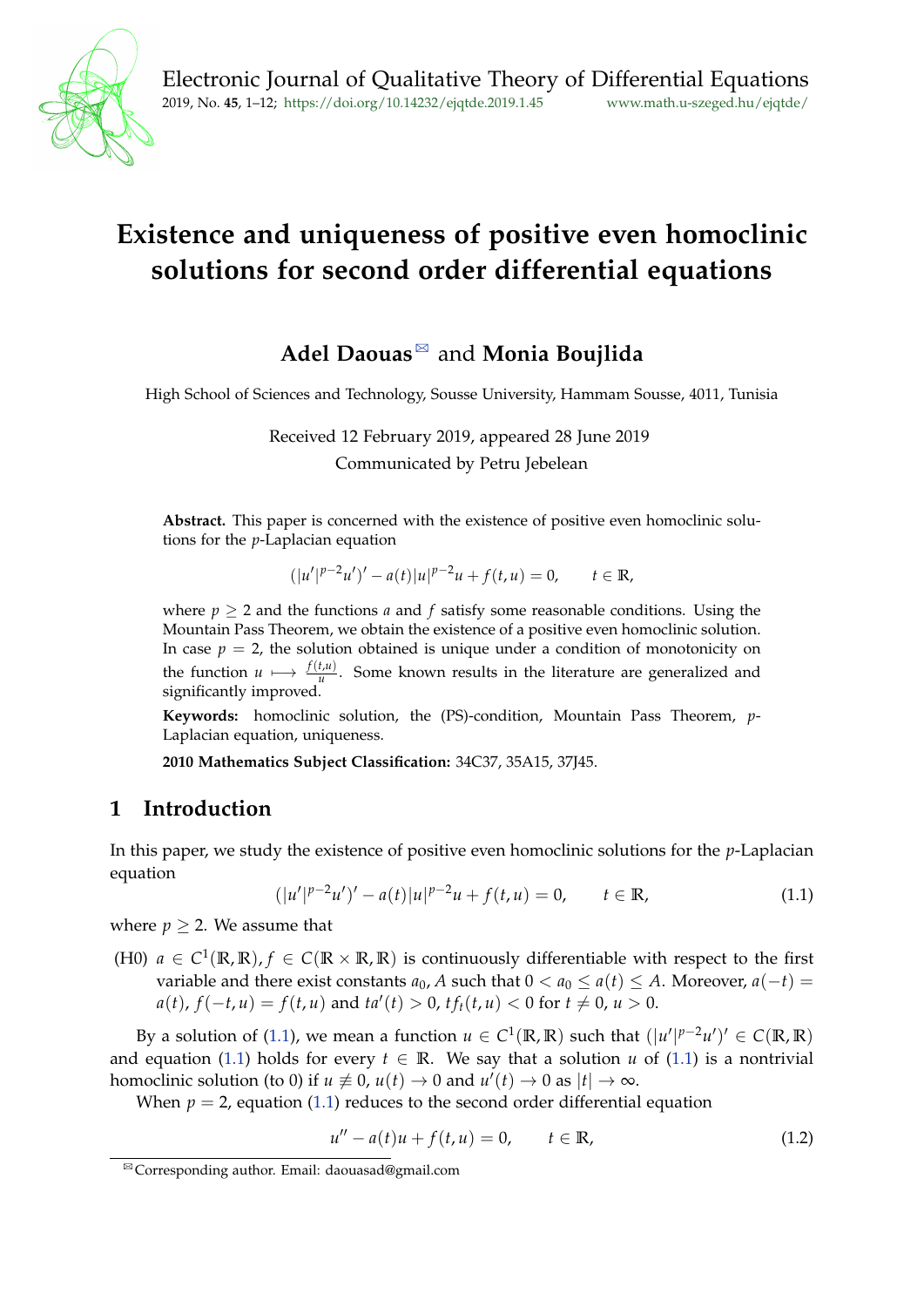which is a generalization of

<span id="page-1-0"></span>
$$
u'' - a(t)u + b(t)u^{2} + c(t)u^{3} = 0, \t t \in \mathbb{R}.
$$
 (1.3)

The existence of a nontrivial positive homoclinic solution of equation [\(1.3\)](#page-1-0) follows from [\[7\]](#page-10-0), where the coefficients are either even or periodic. In the case of evenness and under the following conditions mainly

<span id="page-1-1"></span>
$$
0 < a < a(t), \qquad 0 \le b \le b(t) \le B, \qquad 0 < c \le c(t) \le C, \quad \text{for all } t \in \mathbb{R}, \tag{1.4}
$$

with *a*, *b*, *c*, *B*, *C* are real constants and

$$
ta'(t) > 0, \qquad tb'(t) \le 0, \qquad tc'(t) < 0 \quad \text{for all } t \ne 0,
$$

the authors proved the existence of a unique nontrivial even positive homoclinic solution by using variational approach. Their result extends the existence theorem established earlier by Korman and Lazer in [\[10\]](#page-10-1), where  $b(t)$  is identically zero. It is well known that equation [\(1.3\)](#page-1-0) plays a key role in biomathematics models suggested by Austin [\[1\]](#page-9-0) and Cronin [\[3\]](#page-10-2) to describe an aneurysm of the circle of Willis. Also, equation [\(1.1\)](#page-0-1) was considered, recently in [\[17\]](#page-11-0), in the special case where  $f(t, u) = \lambda b(t)|u|^{q-2}u$ , with  $2 \le p < q$ ,  $\lambda > 0$  and the functions *a* and *b* are strictly positive and even.

During the last decades the study of homoclinic solutions for the *p*-Laplacian equation [\(1.1\)](#page-0-1) and the more general Hamiltonian system

$$
\frac{d}{dt}(|\dot{u}(t)|^{p-2}\dot{u}(t)) - a(t)|u|^{p-2}u + \nabla V(t, u(t)) = 0, \qquad t \in \mathbb{R},
$$

where  $p > 1$ ,  $V \in C^1(\mathbb{R} \times \mathbb{R}^N, \mathbb{R})$ , has been investigated by many authors with various nonlinearities (see [\[4,](#page-10-3) [9,](#page-10-4) [12,](#page-10-5) [16,](#page-10-6) [17\]](#page-11-0) and references therein). Whereas, the existence results for even homoclinics are scarce. Moreover, the question of uniqueness is treated only in limited cases (see [\[2,](#page-9-1) [18\]](#page-11-1)) and frequently remains open.

Motivated by the above works mainly, in this paper, we study the existence of positive even homoclinic solution for the *p*-Laplacian equation [\(1.1\)](#page-0-1). This will be done under assumptions less restrictive than the so-called Ambrosetti–Rabinowitz superquadraticity condition. In particular, the nonlinearity *f* may vanish and change sign. Also, the inequalities in [\(1.4\)](#page-1-1) may be dropped. On the other hand, since our approach is based on critical point theory, more efforts have to be paid to guarantee the uniqueness of the solution. In this direction, we establish some criteria to ensure the uniqueness of the homoclinic solution obtained for [\(1.2\)](#page-0-2). To the best knowledge of the authors it is the first time where uniqueness of even homoclinic solutions for second order differential equations with general nonlinearity is considered.

Our main results are the following.

<span id="page-1-2"></span>**Theorem 1.1.** *Under the assumptions* (*H*0) *and*

- *(H1)*  $f(t, u) = o(|u|^{p-1})$  *as*  $|u| \rightarrow 0$  *uniformly in t,*
- *(H2) there exists*  $\mu > p$  *such that*

 $\mu F(t, u) \leq f(t, u)u, \quad \forall t \in \mathbb{R}, \ u \geq 0,$ 

 $where F(t, u) = \int_0^u f(t, s) ds,$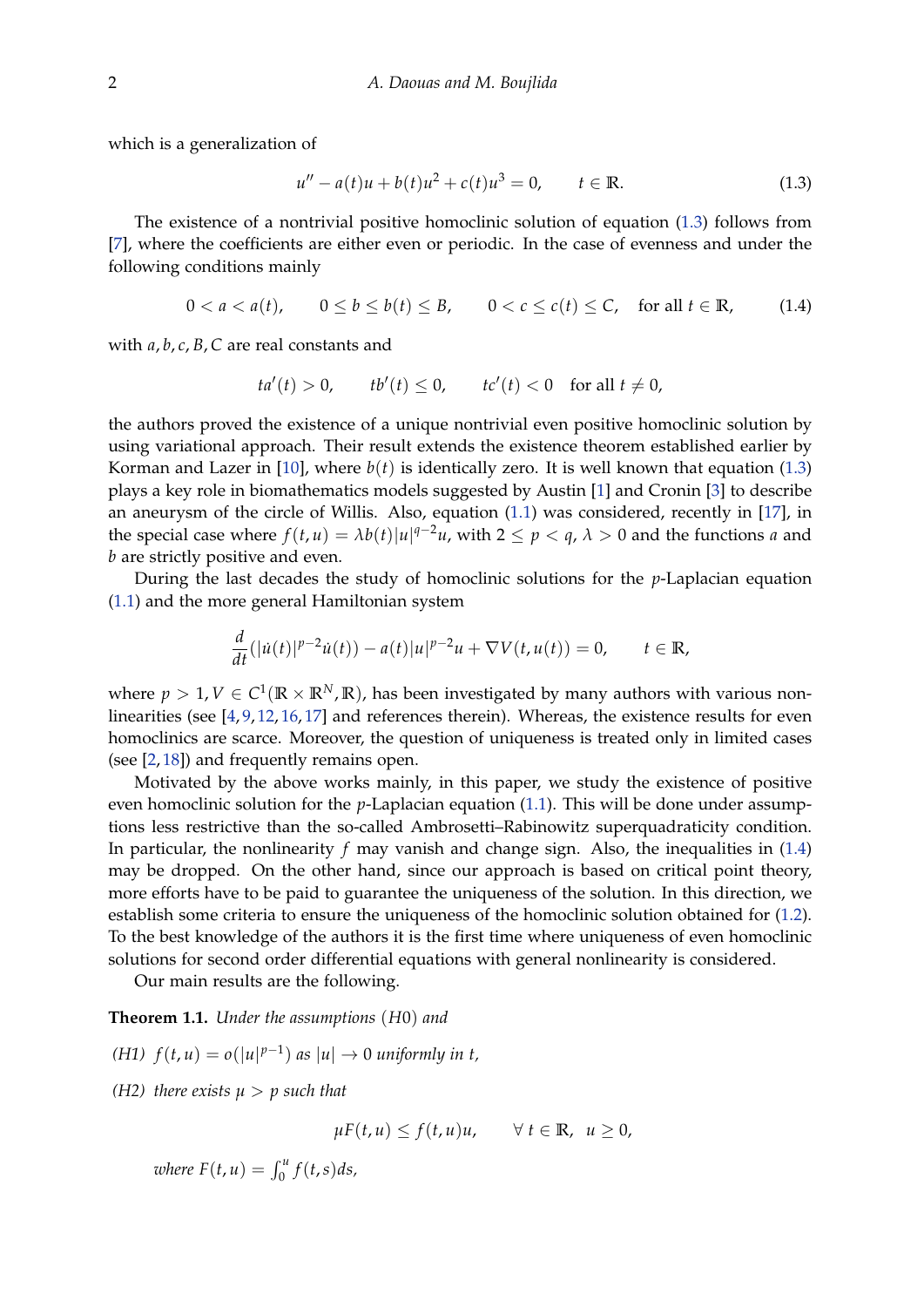*(H3)*  $F(t_0, u_0) > 0$  *for some*  $t_0 \in \mathbb{R}$  *and*  $u_0 > 0$ *,* 

*the equation* [\(1.1\)](#page-0-1) *has at least one positive nontrivial homoclinic solution. Moreover this solution is an even function with*  $u'(t) < 0$  *for*  $t > 0$ *.* 

#### **Example 1.2.** Let

$$
f(t, u) = (e^{-t^2} - 1)u^2 + u^3, \qquad \forall (t, u) \in \mathbb{R}^2.
$$

It is easy to see that the function *f* satisfies all the assumptions of Theorem [\(1.1\)](#page-1-2) with  $p = 2$ and  $\mu = 3$  but does not satisfy neither the (AR)-condition nor the condition [\(1.4\)](#page-1-1) above. Hence Theorem [\(1.1\)](#page-1-2) extends the results in [\[7,](#page-10-0) [10,](#page-10-1) [17\]](#page-11-0) mainly.

In case  $p = 2$ , we have the following result.

<span id="page-2-1"></span>**Theorem 1.3.** *Under the assumptions* (*H*0)*–*(*H*3) *and*

*(H4) for a.e.*  $t \in \mathbb{R}$ , *the function*  $u \mapsto \frac{f(t,u)}{u}$  *is increasing on*  $]0, +\infty[$ ,

*the homoclinic solution obtained above for equation* [\(1.2\)](#page-0-2) *is unique.*

#### **2 Preliminary results**

We shall obtain a solution of [\(1.1\)](#page-0-1) as the limit as  $T \to \infty$  of the solutions of

<span id="page-2-0"></span>
$$
\begin{cases} (|u'|^{p-2}u')' - a(t)|u|^{p-2}u + f(t,u) = 0, & t \in (-T,T) \\ u(-T) = u(T) = 0. \end{cases}
$$
\n(2.1)

For each  $T \geq 1$ , we define the Sobolev space

$$
E_T = \left\{ u \in W^{1,p}((-T,T), \mathbb{R}) : u(-T) = u(T) = 0 \right\},\,
$$

endowed with the norm

$$
||u|| = \left(\int_{-T}^{T} (|u'(t)|^{p} + |u(t)|^{p}) dt\right)^{\frac{1}{p}}.
$$

To prove our theorems we need the following theorem introduced in [\[14\]](#page-10-7):

**Theorem 2.1** (Mountain Pass Theorem). Let E be a real Banach space and  $I \in C^1(E, \mathbb{R})$  satisfy *(PS)-condition. Suppose that I satisfies the following conditions:*

- $(i) I(0) = 0;$
- *(ii) there exists*  $ρ$ ,  $α$  > 0 *such that*  $I|∂B<sub>ρ</sub>(0) ≥ α$ *;*
- *(iii) there exists*  $e \in E\setminus \overline{B}_\rho$  *<i>such that*  $I(e) \leq 0$ *, where*  $B_\rho(0)$  *is an open ball in* E *of radius*  $\rho$  *centered at* 0*;*

*then I possesses a critical value c* ≥ *α. Moreover, c can be characterized as*

$$
c = \inf_{\gamma \in \Gamma} \max_{t \in [0,1]} I(\gamma(t)),
$$

*where*

$$
\Gamma = \{ \gamma \in C([0,1], E) : \gamma(0) = 0, \ \gamma(1) = e \}.
$$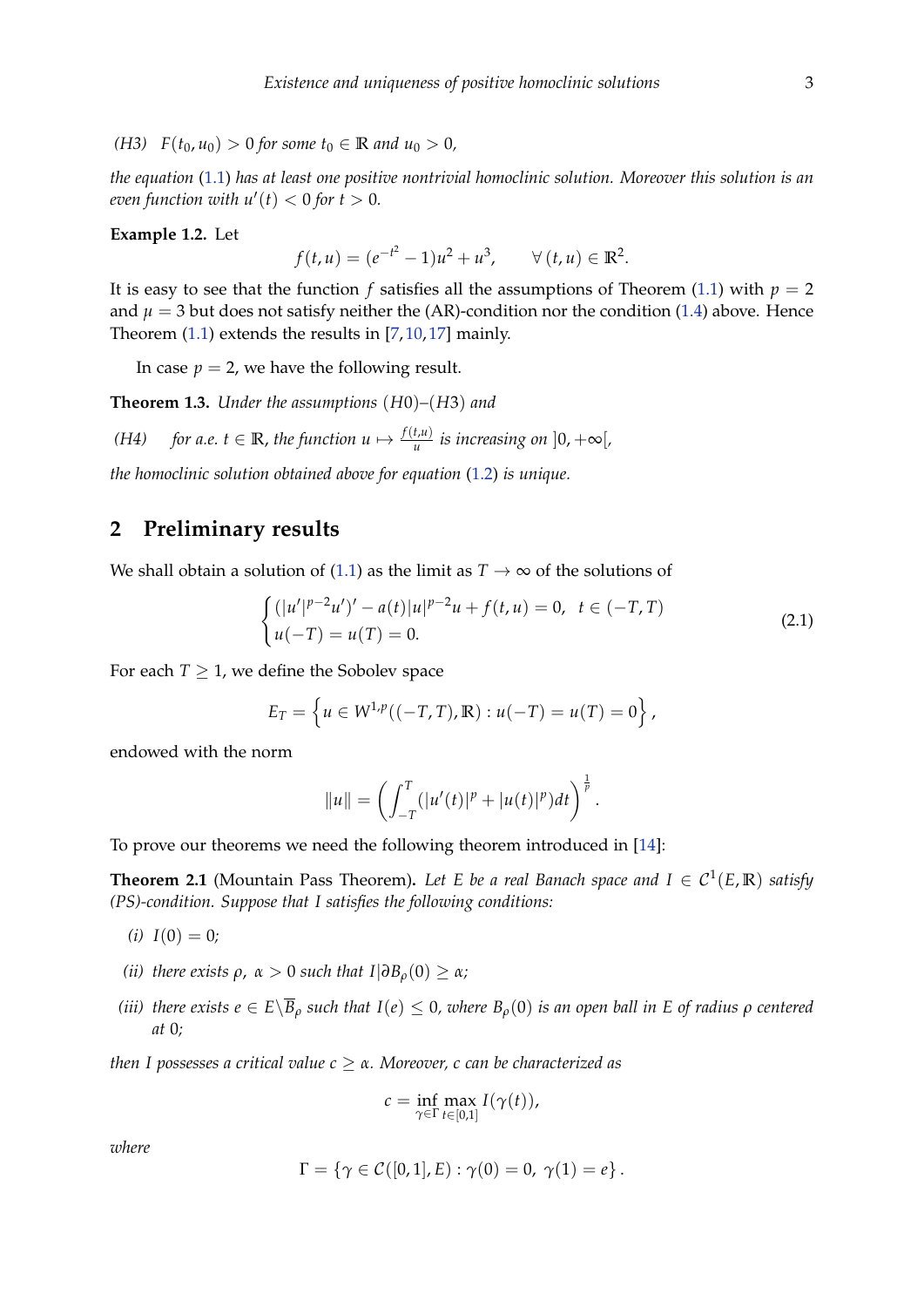<span id="page-3-8"></span>**Proposition 2.2** ([\[17\]](#page-11-0)). *Let*  $u \in W^{1,p}_{loc}(\mathbb{R})$ *. Then:* 

(1) If 
$$
T \ge 1
$$
, for  $t \in [T - \frac{1}{2}, T + \frac{1}{2}]$ ,  
\n
$$
\max_{t \in [T - \frac{1}{2}, T + \frac{1}{2}]} |u(t)| \le 2^{\frac{p-1}{p}} \Big( \int_{T - \frac{1}{2}}^{T + \frac{1}{2}} |u'(s)|^p + |u(s)|^p ds \Big)^{\frac{1}{p}}.
$$
\n(2.2)

*(2) For every*  $u \in W_0^{1,p}$  $T_0^{1,p}(-T,T)$ ,

$$
||u||_{L^{\infty}(-T,T)} \le 2||u||. \tag{2.3}
$$

 $\Box$ 

**Lemma 2.3.** *Let*  $p \ge 2$ ,  $u \in C^1(\mathbb{R})$  and  $(|u'|^{p-2}u')' \in C(\mathbb{R})$ . *Then* 

<span id="page-3-2"></span>
$$
(|u'(t)|^p)' = \frac{p}{p-1} (|u'(t)|^{p-2} u'(t))' u'(t).
$$
\n(2.4)

*Proof.* Let

<span id="page-3-0"></span>
$$
(|u'(t)|^p)' = p|u'(t)|^{p-2}u'(t)u''(t), \qquad (2.5)
$$

on the other hand, one has

<span id="page-3-1"></span>
$$
(|u'(t)|^p)' = (|u'(t)|^{p-2}u'(t)u'(t))' = (|u'(t)|^{p-2}u'(t))'u'(t) + (|u'(t)|^{p-2}u'(t))u''(t).
$$
 (2.6)

Combining  $(2.5)$  with  $(2.6)$ , we establish  $(2.4)$ .

Let us consider the problem

<span id="page-3-4"></span>
$$
\begin{cases} (|u'|^{p-2}u')' + g(t,u) = 0, & t \in (-T,T) \\ u(-T) = u(T) = 0, \end{cases}
$$
\n(2.7)

<span id="page-3-3"></span>where  $g \in C^1([-T, T] \times \mathbb{R}^+)$  and satisfies

$$
g(-t, u) = g(t, u), \quad t \in (-T, T), \quad u > 0,
$$
  
\n
$$
g(t, 0) = 0, \quad t \in (-T, T)
$$
  
\n
$$
tg_t(t, u) < 0, \quad t \in (-T, T) \setminus \{0\}, \quad u > 0.
$$
\n(2.8)

The following lemma is an extension of Lemma 1 of [\[11\]](#page-10-8) for *p*-Laplacian nonlinear equations.

<span id="page-3-5"></span>**Lemma 2.4** ([\[17\]](#page-11-0)). Assume that  $g \in C^1([-T,T] \times \mathbb{R}^+)$  satisfies [\(2.8\)](#page-3-3). Then any positive solution of [\(2.7\)](#page-3-4) *is an even function such that*  $max\{u(t), -T \le t \le T\} = u(0)$  *and*  $u'(t) < 0$  *for*  $t \in (0, T)$ *. Moreover, any two positive solutions of* [\(2.7\)](#page-3-4) *do not intersect on* (−*T*, *T*) *and hence they are strictly ordered on*  $(-T, T)$ ).

<span id="page-3-7"></span>**Proposition 2.5.** *Under the assumptions* (*H*0)*–*(*H*3)*, the problem* [\(2.1\)](#page-2-0) *possesses a nontrivial positive solution u<sub>T</sub>* for any  $T \geq 1$ *. Moreover, there exist constants K, c* > 0*, such that* 

*(i)*

<span id="page-3-6"></span>
$$
\int_{-T}^{T} (|u'_T(t)|^p + |u_T(t)|^p) dt \le K, \qquad \forall T \ge 1,
$$
\n(2.9)

*(ii)*

$$
u_T(0) > c, \qquad \forall \ T \ge 1. \tag{2.10}
$$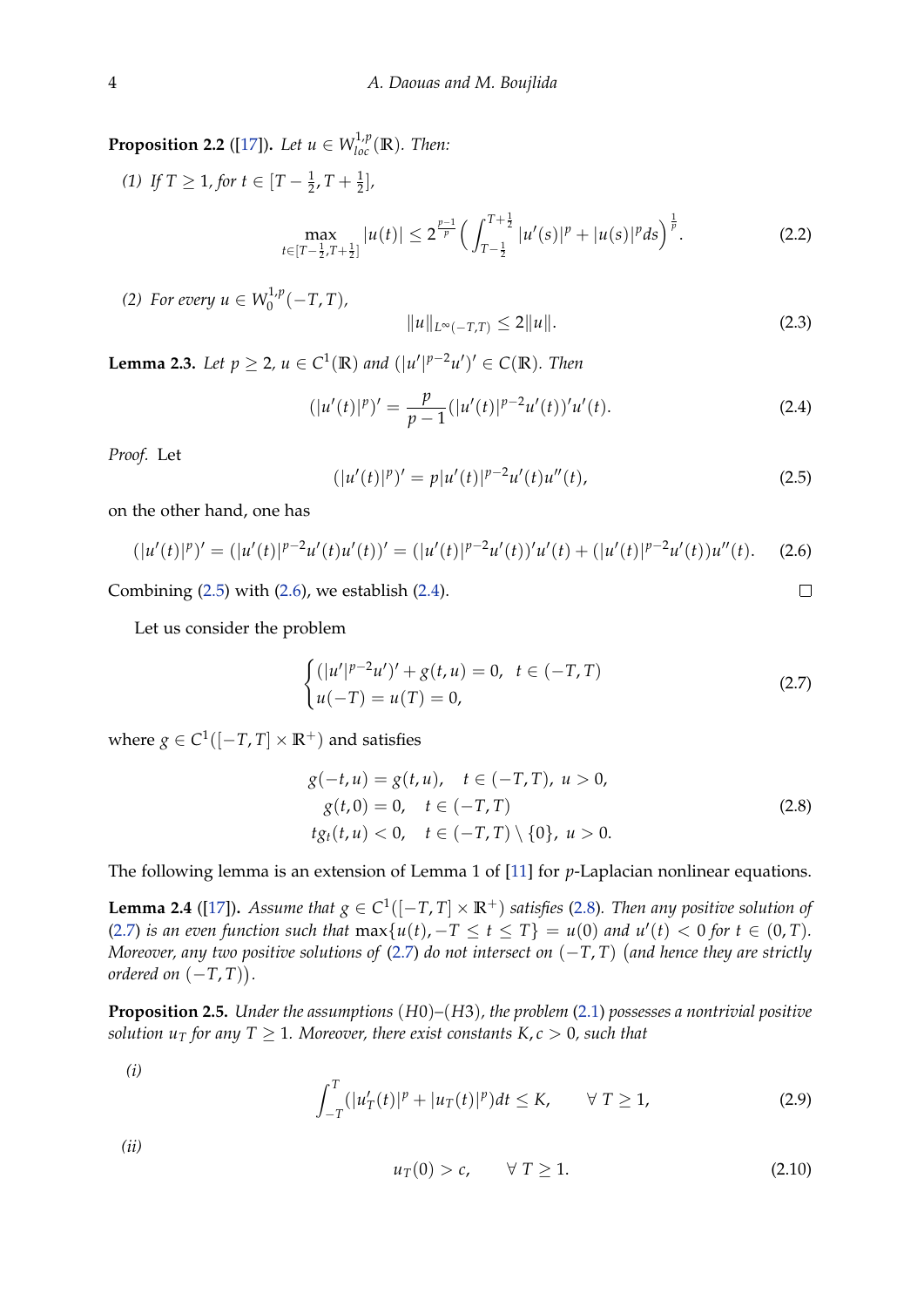*Proof.* Consider the modified problem

<span id="page-4-0"></span>
$$
\begin{cases} (|u'|^{p-2}u')' - a(t)|u|^{p-2}u + f(t, u^{+}) = 0, & t \in (-T, T) \\ u(-T) = u(T) = 0, \end{cases}
$$
\n(2.11)

where  $u^+ = \max(u, 0)$ . By (H1), we have  $f(t, 0) = 0$  for all  $t \in \mathbb{R}$ . So, analogously to [\[5,](#page-10-9)[17\]](#page-11-0), it is easy to see that solutions of [\(2.11\)](#page-4-0) are positive solutions of [\(2.1\)](#page-2-0).

To prove the existence of a solution to [\(2.11\)](#page-4-0), we consider the functional  $I_T$  defined on  $E_T$  by

<span id="page-4-1"></span>
$$
I_T(u) = \frac{1}{p} \int_{-T}^{T} (|u'(t)|^p + a(t)|u(t)|^p) dt - \int_{-T}^{T} F(t, u^+(t)) dt,
$$
 (2.12)

for all  $u \in E_T$ . It is well known that under the assumptions of Theorem [\(1.1\)](#page-1-2),  $I_T \in C^1(E_T, \mathbb{R})$ and

<span id="page-4-2"></span>
$$
I'_T(u).v = \int_{-T}^T \left( |u'(t)|^{p-2} u'(t) v'(t) + a(t) |u(t)|^{p-2} u(t) v(t) \right) dt - \int_{-T}^T f(t, u^+(t)) v(t) dt, \tag{2.13}
$$

for all  $u, v \in E_T$ .

**Step 1:** The functional  $I_T$  satisfies the (PS)-condition.

Let  $\{u_j\} \subset E_T$  be such that  $I_T(u_j)$  is bounded and  $I'_T(u_j) \to 0$  as  $j \to +\infty$ . Then, by (H2), [\(2.12\)](#page-4-1) and [\(2.13\)](#page-4-2), there exists a constant  $M_T > 0$  such that

$$
M_T + ||u_j|| \ge \mu I_T(u_j) - I'_T(u_j)u_j
$$
  
=  $(\frac{\mu}{p} - 1) \int_{-T}^T (|u'_j(t)|^p + a(t)|u_j(t)|^p) dt + \int_{-T}^T (f(t, u_j^+) u_j^+ - \mu F(t, u_j^+)) dt$   
 $\ge \hat{a} \frac{\mu - p}{p} ||u_j||^p,$ 

where  $\hat{a} = \min\{1, a_0\}$ . Since  $\mu > p$ , then the sequence  $\{u_i\}$  is bounded in  $E_T$ . By the compact imbedding  $E_T$  ⊂ *C*[−*T*, *T*], there exists  $u \in E_T$  and a subsequence of  $\{u_i\}$ , still denoted by  $\{u_i\}$  such that

$$
u_j \rightharpoonup u \quad \text{in } E_T,\tag{2.14}
$$

<span id="page-4-3"></span>
$$
u_j \to u \quad \text{in } C[-T, T]. \tag{2.15}
$$

From equation [\(2.13\)](#page-4-2), one has

<span id="page-4-4"></span>
$$
(I'_T(u_j) - I'_T(u)) \cdot (u_j - u) = \int_{-T}^T \left( |u'_j(t)|^{p-2} u'_j(t) - |u'(t)|^{p-2} u'(t) \right) (u'_j - u') dt + \int_{-T}^T a(t) \left( |u_j(t)|^{p-2} u_j(t) - |u(t)|^{p-2} u(t) \right) (u_j - u) dt \qquad (2.16) - \int_{-T}^T \left( f(t, u_j^+) - f(t, u^+) \right) (u_j - u) dt.
$$

Since  $I'_T(u_j) \to 0$  as  $j \to +\infty$ , we have

$$
\lim_{j \to +\infty} (I'_T(u_j) - I'_T(u)) \cdot (u_j - u) = 0 \tag{2.17}
$$

and by continuity of *f* and [\(2.15\)](#page-4-3), we have

<span id="page-4-5"></span>
$$
\lim_{j \to +\infty} \int_{-T}^{T} \left( f(t, u_j^+) - f(t, u^+) \right) (u_j - u) dt = 0.
$$
 (2.18)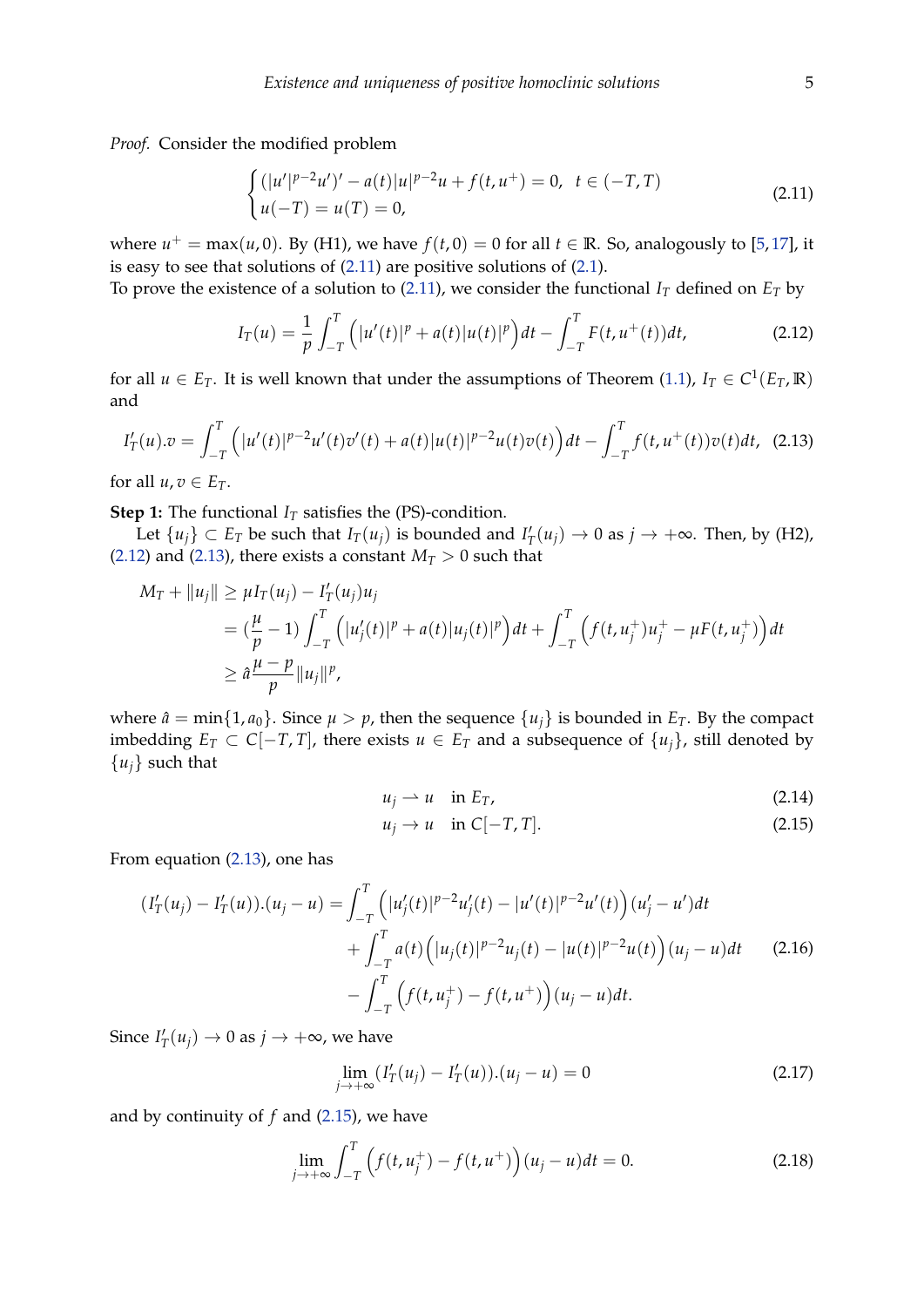For any  $\xi$ ,  $\eta \in \mathbb{R}$ ; we have the following inequality (see Remark 3.2 in [\[15\]](#page-10-10))

$$
(|\xi|^{p-2}\xi - |\eta|^{p-2}\eta)(\xi - \eta) \ge \frac{2}{p} \frac{|\xi - \eta|^p}{2^{p-1} - 1}, \qquad p \ge 2.
$$

By the last inequality, one has

$$
\begin{aligned}\n\left(|u'_{j}(t)|^{p-2}u'_{j}(t)-|u'(t)|^{p-2}u'(t)\right)(u'_{j}(t)-u'(t)) \\
&+a(t)\left(|u_{j}(t)|^{p-2}u_{j}(t)-|u(t)|^{p-2}u(t)\right)(u_{j}(t)-u(t)) \\
&\geq \frac{2}{p(2^{p-1}-1)}|u'_{j}(t)-u'(t)|^{p}+a\frac{2}{p(2^{p-1}-1)}|u_{j}(t)-u(t)|^{p} \\
&\geq \frac{2\hat{a}}{p(2^{p-1}-1)}\left(|u'_{j}(t)-u'(t)|^{p}+|u_{j}(t)-u(t)|^{p}\right).\n\end{aligned}
$$

This coupled with [\(2.16\)](#page-4-4)–[\(2.18\)](#page-4-5), implies

$$
\lim_{j\to+\infty}||u_j-u||^p\leq 0.
$$

So  $u_j \rightarrow u$  in  $E_T$ .

**Step 2:** Obviously  $I_T(0) = 0$ . Furthermore, in view of (H1), we see that,

 $F(t, u) = o(|u|^p)$  as  $|u| \to 0$ , uniformly in  $t \in \mathbb{R}$ ,

that is, there exists  $\delta \in (0,1)$  such that

<span id="page-5-0"></span>
$$
F(t, u) \le \frac{a_0}{2p} |u|^p, \text{ for } |u| \le \delta. \tag{2.19}
$$

Letting  $\rho := \frac{\delta}{2}$  and  $u \in E_T$ , such that  $||u|| = \rho$ , then  $0 < ||u||_{\infty} \le \delta$ .

By [\(2.19\)](#page-5-0), we have

$$
I_T(u) = \int_{-T}^{T} \frac{1}{p} \Big( |u'(t)|^p + a(t) |u(t)|^p \Big) dt - \int_{-T}^{T} F(t, u^+) dt
$$
  
\n
$$
\geq \frac{1}{p} \int_{-T}^{T} |u'(t)|^p dt + \frac{a_0}{2p} \int_{-T}^{T} |u(t)|^p dt
$$
  
\n
$$
\geq \frac{\hat{a}}{2p} ||u||^p = \frac{\hat{a}}{2p} \rho^p =: \alpha > 0.
$$

Hence, the functional  $I_T$  satisfies the condition (ii) of the Mountain Pass Theorem.

**Step 3:** Firstly, without loss of generality, we may assume  $u_0 = 1$  in (H3). Then, by the continuity of *F*, there exist constants  $c_1 > 0$ ,  $\eta > 0$  such that

<span id="page-5-1"></span>
$$
F(t,1) \ge c_1, \qquad \forall t \in [t_0 - \eta, t_0 + \eta]. \tag{2.20}
$$

On the other hand, by (H2), it's easy to check that

<span id="page-5-2"></span>
$$
F(t, u) \ge F(t, 1)u^{\mu}, \qquad \forall t \in \mathbb{R}, u \ge 1.
$$

Combining [\(2.20\)](#page-5-1) and [\(2.21\)](#page-5-2), one obtains

<span id="page-5-3"></span>
$$
F(t, u) \ge c_1 u^{\mu} - c_2, \qquad \forall t \in [t_0 - \eta, t_0 + \eta], \ u \ge 0,
$$
\n
$$
(2.22)
$$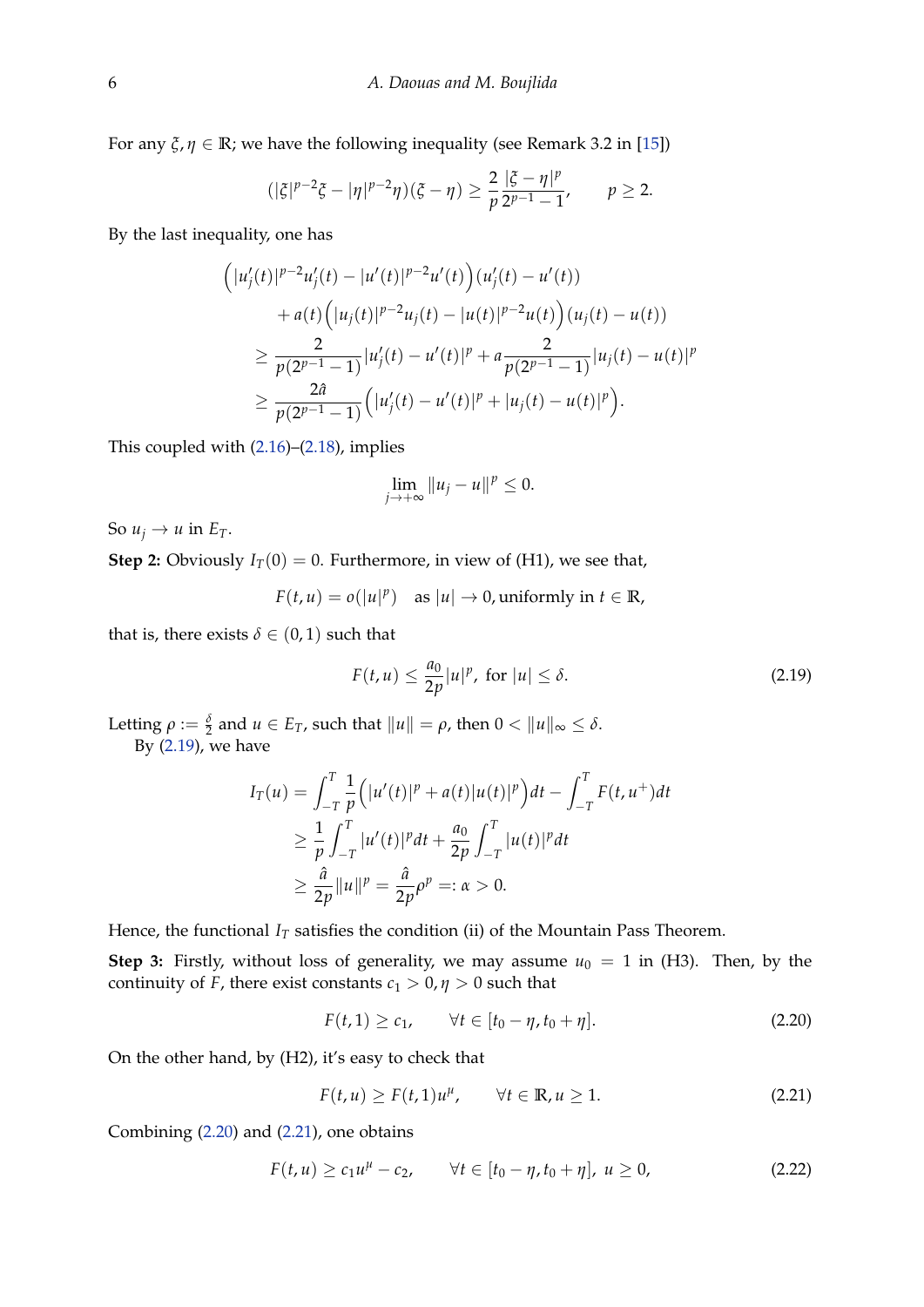$\text{where } c_2 = \max\{|F(t, u) - c_1u^{\mu}|; 0 \le u \le 1, |t - t_0| \le \eta\}.$ 

Now, let  $\hat{u} \in E$  be given by

$$
\hat{u}(t) = \begin{cases}\n\cos[\frac{\pi}{2\eta}(t - t_0)], & \text{if } t \in [t_0 - \eta, t_0 + \eta]; \\
0, & \text{if } t \in [-T, T] \setminus [t_0 - \eta, t_0 + \eta].\n\end{cases}
$$
\n(2.23)

Then, for all  $s > 0$  we have by  $(2.22)$ ,

$$
I(s\hat{u}) = \frac{s^p}{p} ||\hat{u}||^p - \int_{t_0 - \eta}^{t_0 + \eta} F(t, s\hat{u}) dt
$$
  
 
$$
\leq \frac{s^p}{p} ||\hat{u}||^p - c_1 s^{\mu} \int_{t_0 - \eta}^{t_0 + \eta} \hat{u}^{\mu}(t) dt + 2c_2 t_0.
$$

Since  $\mu > p$  then  $I(s\hat{u}) < 0 = I(0)$  for some  $s > 0$  such that  $\|s\hat{u}\| > \rho$ , where  $\rho$  is defined in Step 2. So, the functional  $I_T$  satisfies all the conditions of the Mountain Pass Theorem and therefore there exists a solution  $u_T \in E_T$  such that

<span id="page-6-0"></span>
$$
c_T = I_T(u_T) = \inf_{w \in \Gamma_T \xi \in [0,1]} \max I_T(w(\xi)), \qquad I'_T(u_T) = 0,
$$
\n(2.24)

where

$$
\Gamma_T = \{ w \in C([0,1], E_T) : w(0) = 0, w(1) = s\hat{u} \}.
$$

Using the variational characterization [\(2.24\)](#page-6-0), we have

$$
c_T \geq \frac{\hat{a}}{p} \rho^p > 0.
$$

Hence,  $u<sub>T</sub>$  is a nontrivial positive solution of [\(2.1\)](#page-2-0). Moreover, by Lemma [\(2.4\)](#page-3-5), one gets

$$
\max_{-T\leq t\leq T} u_T(t) = u_T(0) \quad \text{and} \quad u'_T(t) < 0, \qquad \forall \ t \in (0, T).
$$

**Step 4:** Uniform estimates.

Let *T*<sub>1</sub> ≥ *T* ≥ 1. By continuation with zero of a function *u* ∈ *E*<sub>*T*</sub> to  $[-T_1, T_1]$ , we have *E*<sub>*T*</sub> ⊂ *E*<sub>*T*1</sub> and  $\Gamma$ <sup>*T*</sup>  $\subset$   $\Gamma$ <sub>*T*1</sub></sub>. Using the variational characterization [\(2.24\)](#page-6-0), we infer that  $c_{T_1} \leq c_T \leq c_1$ and then

$$
\int_{-T}^{T} \Big( \frac{1}{p} (|u'_T(t)|^p + a(t)|u_T(t)|^p) - F(t, u_T) \Big) dt \leq c_1,
$$

therefore, by (H2)

<span id="page-6-2"></span>
$$
\int_{-T}^{T} \frac{1}{p} \Big( |u'_{T}(t)|^{p} + a(t)|u_{T}(t)|^{p} \Big) dt \leq \int_{-T}^{T} F(t, u_{T}) dt + c_{1},
$$
\n
$$
\leq \frac{1}{\mu} \int_{-T}^{T} f(t, u_{T}) u_{T} dt + c_{1}.
$$
\n(2.25)

Multiplying the equation [\(2.1\)](#page-2-0) by  $u<sub>T</sub>$  and integrating by parts, we get

<span id="page-6-1"></span>
$$
\int_{-T}^{T} (|u'_T(t)|^p + a(t)|u_T(t)|^p)dt = \int_{-T}^{T} f(t, u_T)u_Tdt.
$$
\n(2.26)

Using [\(2.26\)](#page-6-1) in [\(2.25\)](#page-6-2), we obtain

$$
c_1 \ge \left(\frac{1}{p} - \frac{1}{\mu}\right) \int_{-T}^{T} (|u'_T(t)|^p + a(t)|u_T(t)|^p) dt \ge \frac{\hat{a}(\mu - p)}{\mu p} \|u_T\|^p, \tag{2.27}
$$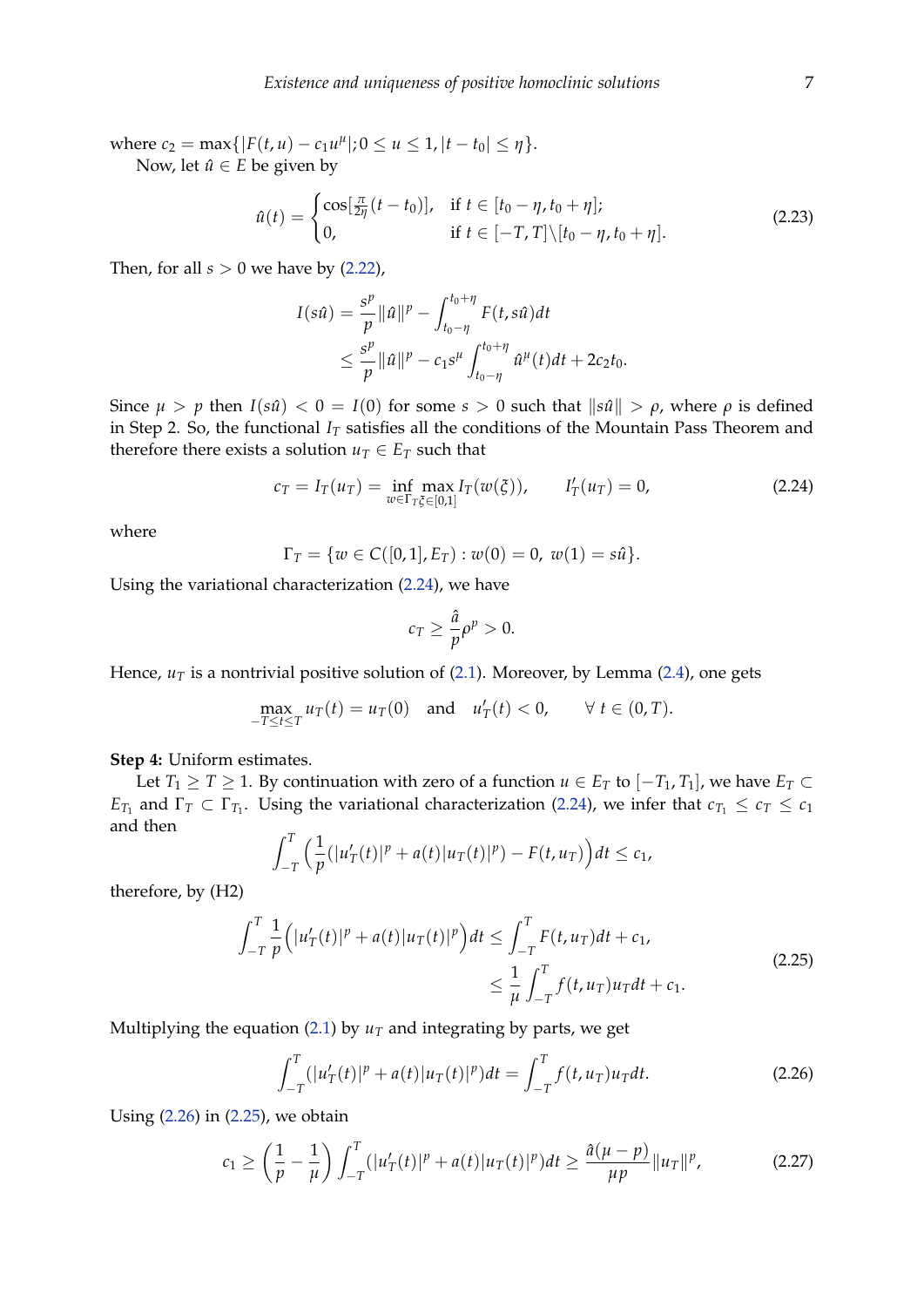which gives [\(2.9\)](#page-3-6) with  $K = \frac{c_1 \mu p}{\hat{a}(n-1)}$  $\frac{c_1\mu p}{\hat{a}(\mu-p)}$ . **Step 5:** It remains to show that there is a constant *c* > 0 such that

<span id="page-7-2"></span> $u_T(0) > c$  uniformly in *T*. (2.28)

With this aim, we introduce the "energy function" for  $t \ge 0$  (where  $u_T(t) \ge 0$ ), by

$$
E(t) = \frac{p-1}{p} |u'_T(t)|^p - \frac{a(t)}{p} |u_T(t)|^p + F(t, u_T(t)).
$$

Differentiating  $E(t)$  and using  $(2.11)$ ,  $(2.4)$  and  $(H0)$ , we obtain

$$
E'(t) = -\frac{1}{p}a'(t)|u_T(t)|^p + F_t(t, u_T(t)) \le 0 \text{ for all } 0 \le t \le T.
$$

Hence

$$
E(0) \ge E(T) = \frac{1}{p} |u'_T(T)|^p \ge 0.
$$

Since  $u_T(t)$  is even,  $u'_T(0) = 0$ , then

$$
E(0) = -\frac{a(0)}{p} |u_T(0)|^p + F(0, u_T(0)) \ge 0,
$$

which implies

$$
F(0, u_T(0)) \geq \frac{a(0)}{p} |u_T(0)|^p,
$$

and consequently

<span id="page-7-0"></span>
$$
\frac{F(0, u_T(0))}{|u_T(0)|^p} \ge \frac{a(0)}{p}.\tag{2.29}
$$

 $\Box$ 

On the other hand, by (H1), one gets

<span id="page-7-1"></span>
$$
\frac{F(t, u)}{|u|^p} \to 0 \quad \text{as } |u| \to 0, \text{ uniformly in } t. \tag{2.30}
$$

Comparing [\(2.29\)](#page-7-0) with [\(2.30\)](#page-7-1), we obtain the estimate [\(2.28\)](#page-7-2).

#### **3 Proof of Theorem [1.1](#page-1-2)**

Take *T*<sup>*n*</sup> → ∞ and consider the problem [\(2.11\)](#page-4-0) on the interval  $(-T_n, T_n)$ ,

<span id="page-7-3"></span>
$$
\begin{cases} (|u'|^{p-2}u')' - a(t)|u|^{p-2}u + f(t,u^+) = 0, & t \in (-T_n, T_n) \\ u(-T_n) = u(T_n) = 0. \end{cases}
$$
\n(3.1)

Let  $u_n$  be the solution of [\(3.1\)](#page-7-3) given by Proposition [2.5](#page-3-7) and extended by zero outside the interval  $[-T_n, T_n]$ .

**Claim 1:** Arguing as in [\[17\]](#page-11-0), we see that the sequence  $(u_n)_n$  admits a subsequence, still denoted by  $(u_n)_n$ , that converges to a certain function  $u$  in  $C^1_{loc}(\mathbb{R})$ . Hence, we can pass to the limit in the equation [\(3.1\)](#page-7-3), and we conclude that  $u(t)$  solves [\(1.1\)](#page-0-1). Moreover, we have

<span id="page-7-4"></span>
$$
\int_{-\infty}^{+\infty} (|u'(t)|^p + |u(t)|^p) dt < \infty.
$$
 (3.2)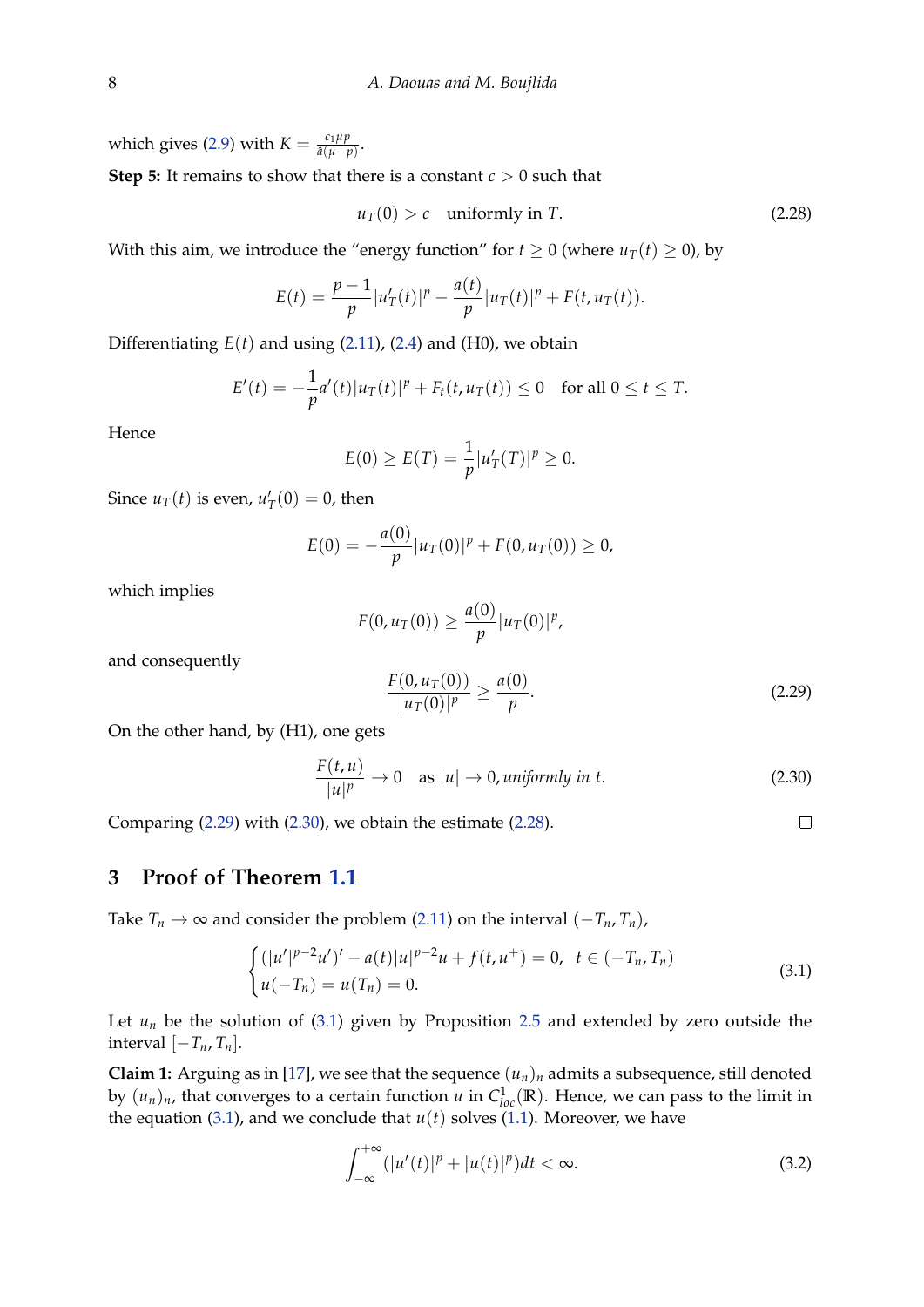Since by Lemma [2.4](#page-3-5) the functions  $u_n(t)$  are even, with the only maximum at  $t = 0$ , the same is true for their limit  $u(t)$ . That  $u'(t) < 0$  for  $t > 0$  is easily seen by differentiating [\(1.1\)](#page-0-1) (a similar argument can be found in [\[11\]](#page-10-8)).

**Claim 2:** We will prove that *u*(*t*) is nonzero and  $u(\pm\infty) = u'(\pm\infty) = 0$ . Firstly, by [\(2.28\)](#page-7-2), there is a constant  $c > 0$  such that

<span id="page-8-0"></span>
$$
u_n(0) > c \quad \text{uniformly in } n \in \mathbb{N}.\tag{3.3}
$$

By passing to the limit as  $n \to \infty$  in [\(3.3\)](#page-8-0), we obtain

$$
u(0)\geq c>0,
$$

which implies that *u* is not identically zero. Moreover, from  $(3.2)$  and Proposition [2.2,](#page-3-8) it follows

<span id="page-8-1"></span>
$$
\lim_{T_n \to \pm \infty} \max_{t \in [T_n - \frac{1}{2}, T_n + \frac{1}{2}]} |u(t)| \leq \lim_{T_n \to \pm \infty} 2^{\frac{p-1}{p}} \Big( \int_{T_n - \frac{1}{2}}^{T_n + \frac{1}{2}} |u'(t)|^p + |u(t)|^p dt \Big)^{\frac{1}{p}} = 0,
$$
 (3.4)

so  $u(\pm\infty) = 0$ .

Next we prove that  $u'(+\infty) = 0$  (the arguments for  $u'(-\infty) = 0$  are similar). By the assumptions (H0), (H1) and equation [\(1.1\)](#page-0-1) there exists  $M > 0$  such that

$$
\left| \left( |u'(t)|^{p-2} u'(t) \right)' \right| \leq M, \quad \forall \ t \in \mathbb{R}.
$$

If  $u'(+\infty) \neq 0$ , there exist  $\epsilon_1 > 0$  and a monotone increasing sequence  $t_k \longrightarrow +\infty$  such that  $|u'(t_k)| \geq (2\epsilon_1)$ . Then for  $t \in [t_k, t_k + \frac{\epsilon_1}{M}]$ , one has

$$
|u'(t)|^{p-1} = |u'(t_k)|^{p-2}u'(t_k) + \int_{t_k}^t (|u'(s)|^{p-2}u'(s))^{'}ds|
$$
  
\n
$$
\geq |u'(t_k)|^{p-1} - \int_{t_k}^{t_k + \frac{\epsilon_1}{M}} |(|u'(s)|^{p-2}u'(s))^{'}|ds
$$
  
\n
$$
\geq 2\epsilon_1 - \frac{\epsilon_1}{M}M = \epsilon_1,
$$

which is in contradiction with [\(3.4\)](#page-8-1).

#### **4 Proof of Theorem [1.3](#page-2-1)**

Let  $v$  be another positive solution of  $(1.2)$  (which is also an even function with the only maximum at  $t = 0$ ). Multiplying both sides of [\(1.2\)](#page-0-2) by *v* and integrating by parts on **R** we get

<span id="page-8-3"></span>
$$
\int_{-\infty}^{+\infty} \left[ -u'v' - a(t)uv + f(t, u)v \right] dt = 0.
$$
 (4.1)

Also, we have

<span id="page-8-2"></span>
$$
\int_{-\infty}^{+\infty} \left[ -u'v' - a(t)uv + f(t,v)u \right] dt = 0.
$$
 (4.2)

Subtracting  $(4.2)$  from  $(4.1)$ , we get

$$
\int_{-\infty}^{+\infty} \left[ \frac{f(t, u)}{u} - \frac{f(t, v)}{v} \right] uv dt = 0.
$$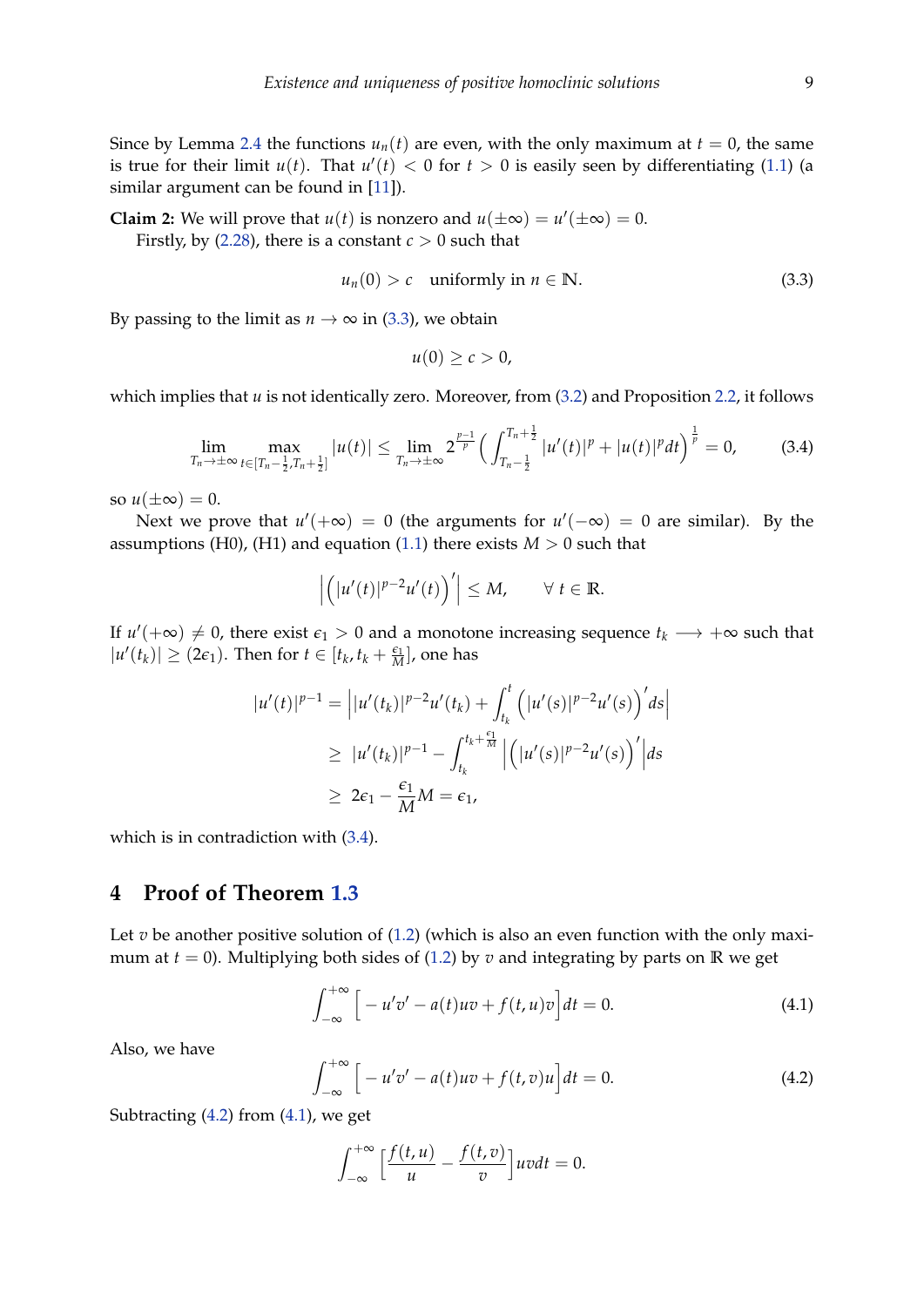It follows from (H4) that *u* and *v* cannot be ordered, and so they have to intersect. By the existence-uniqueness theorem for initial value problems, two cases are possible: either *u* and *v* have at least two positive points of intersection, or only one positive point of intersection.

Assume first  $\xi_1 > 0$  is the smallest positive point of intersection and  $\xi_2 > \xi_1$  the next one, and  $u(t) < v(t)$  on  $(\xi_1, \xi_2)$ . Multiply the equation [\(1.2\)](#page-0-2) by  $u'$  and integrate from  $\xi_1$  to *ξ*<sub>2</sub>. Denoting by  $t = t_1(u)$  the inverse function of  $u(t)$  on  $(\xi_1, \xi_2)$ . Also, denoting by  $g(t, u)$  =  $-a(t)u + f(t, u)$ , and  $u_1 = u(\xi_1) = v(\xi_1)$ ,  $u_2 = u(\xi_2) = v(\xi_2)$ , we get

<span id="page-9-3"></span>
$$
\frac{1}{2}u^2(\xi_2) - \frac{1}{2}u^2(\xi_1) + \int_{u_1}^{u_2} g(t_1(u), u) du = 0,
$$
\n(4.3)

Doing the same for  $v(t)$ , and denoting its inverse on  $(\xi_1, \xi_2)$  by  $t = t_2(v)$ , we obtain

<span id="page-9-2"></span>
$$
\frac{1}{2}v^2(\xi_2) - \frac{1}{2}v^2(\xi_1) + \int_{u_1}^{u_2} g(t_2(v), v) dv = 0,
$$
\n(4.4)

Subtracting  $(4.4)$  from  $(4.3)$ , we get

<span id="page-9-6"></span>
$$
\frac{1}{2}\left(u^2(\xi_2)-v^2(\xi_2)\right)+\frac{1}{2}\left(v^2(\xi_1)-u^2(\xi_1)\right)+\int_{u_2}^{u_1}\left[g(t_1(u),u)-g(t_2(u),u)\right]du=0,\quad (4.5)
$$

Note that  $u_2 < u_1$  and  $t_2(u) > t_1(u)$  for all  $u \in (u_2, u_1)$ . Since  $g(t, u)$  is decreasing in *t*, then

<span id="page-9-4"></span>
$$
\int_{u_2}^{u_1} \left[ g(t_1(u), u) - g(t_2(u), u) \right] du \le 0.
$$
 (4.6)

On the other hand , it is easy to see that

$$
u'(\xi_1) \le v'(\xi_1) \le 0, \ \ v'(\xi_2) \le u'(\xi_2) \le 0,
$$

which imply

<span id="page-9-5"></span>
$$
\frac{1}{2}\left(u^2(\xi_2)-v^2(\xi_2)\right)+\frac{1}{2}\left(v^2(\xi_1)-u^2(\xi_1)\right)<0.\tag{4.7}
$$

Combining [\(4.6\)](#page-9-4), [\(4.7\)](#page-9-5) with [\(4.5\)](#page-9-6) we obtain a contradiction, which rules out the case of two positive intersection points. If  $\xi_1$  is the only intersection point, we integrate from  $\xi_1$  to  $\infty$ , obtaining a similar contradiction. Uniqueness of the solution follows.

### **Acknowledgements**

The authors are grateful to the anonymous referee for comments that greatly improved the manuscript.

#### **References**

- <span id="page-9-0"></span>[1] G. Austin, Biomathematical model of aneurysm of the circle of Willis I: The Duffing equation and some approximate solutions, *Math. Biosci.* **11**(1971), 163–172. [https://doi.](https://doi.org/10.1016/0025-5564(71)90015-0) [org/10.1016/0025-5564\(71\)90015-0](https://doi.org/10.1016/0025-5564(71)90015-0); [Zbl 0217.57605](https://zbmath.org/?q=an:0217.57605)
- <span id="page-9-1"></span>[2] L. Chen, S. Lu, Existence and uniqueness of homoclinic solution for a class of nonlinear second-order differential equations, *J. Appl. Math.* **2012**, Article ID 615303. [https://doi.](https://doi.org/ 10.1155/2012/615303) [org/10.1155/2012/615303](https://doi.org/ 10.1155/2012/615303); [MR3005205;](https://www.ams.org/mathscinet-getitem?mr=3005205) [Zbl 1278.34048](https://zbmath.org/?q=an:1278.34048)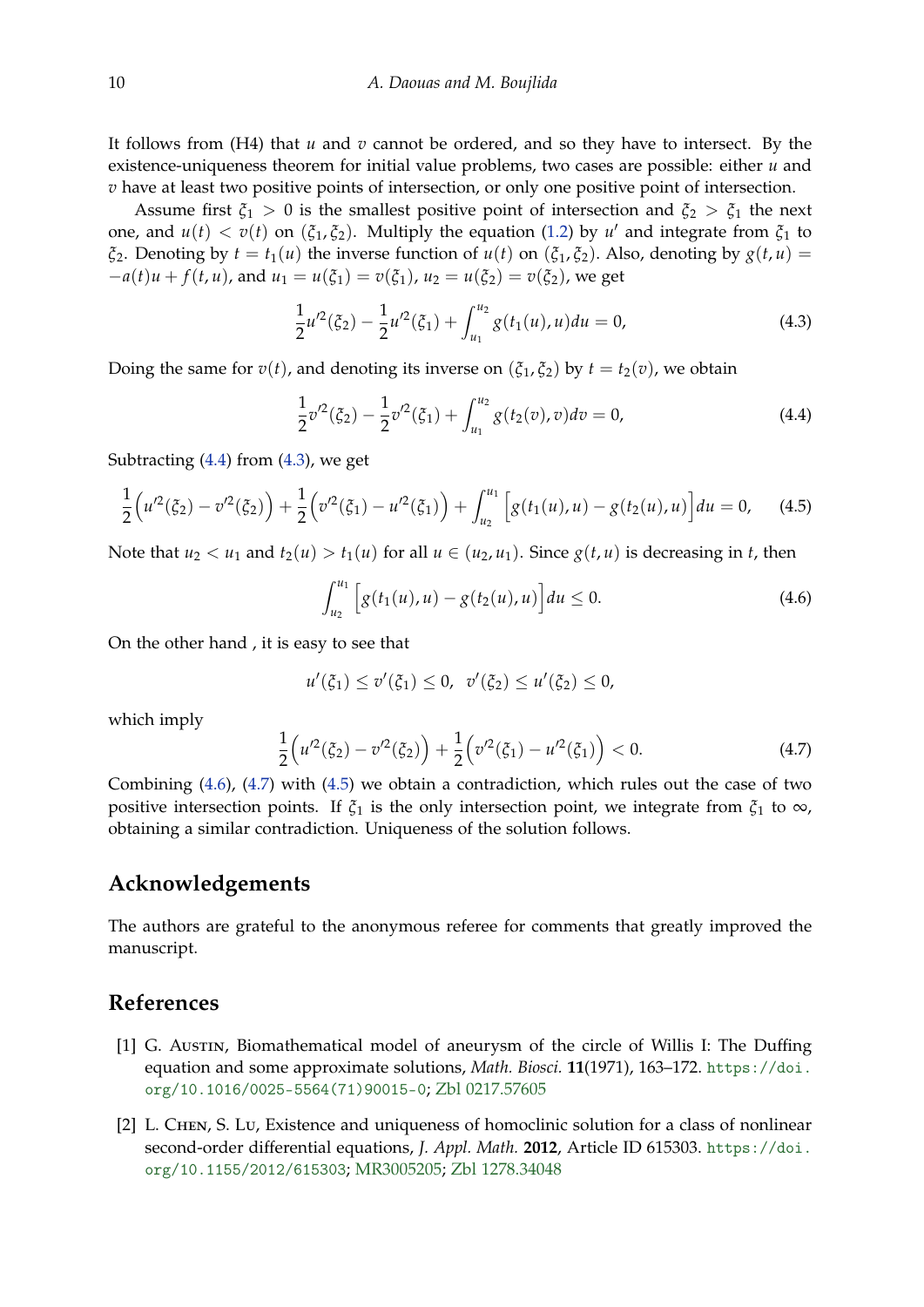- <span id="page-10-2"></span>[3] J. Cronin, Biomathematical model of aneurysm of the circle of Willis: A quantitative analysis of the differential equation of Austin, *Math. Biosci.* **16**(1973), 209–225. [https:](https://doi.org/10.1016/0025-5564(73)90031-X) [//doi.org/10.1016/0025-5564\(73\)90031-X](https://doi.org/10.1016/0025-5564(73)90031-X); [MR310347;](https://www.ams.org/mathscinet-getitem?mr=310347) [Zbl 0251.92003](https://zbmath.org/?q=an: 0251.92003)
- <span id="page-10-3"></span>[4] A. Daouas, Existence of homoclinic orbits for unbounded time-dependent *p*-Laplacian systems, *Electron. J. Qual. Theory Differ. Equ.* **2016**, No. 88, 1–12. [https://doi.org/10.](https://doi.org/10.14232/ejqtde.2016.1.88) [14232/ejqtde.2016.1.88](https://doi.org/10.14232/ejqtde.2016.1.88); [MR3547464;](https://www.ams.org/mathscinet-getitem?mr=3547464) [Zbl 1399.34113](https://zbmath.org/?q=an:1399.34113)
- <span id="page-10-9"></span>[5] A. DAOUAS, M. BOUJLIDA, Existence of positive homoclinic solutions for damped differential equations, *Positivity* **21**(2017), No. 4, 1353–1367. [https://doi.org/10.1007/](https://doi.org/10.1007/s11117-017-0471-3) [s11117-017-0471-3](https://doi.org/10.1007/s11117-017-0471-3); [MR3718543;](https://www.ams.org/mathscinet-getitem?mr=3718543) [Zbl 1379.34038](https://zbmath.org/?q=an:1379.34038)
- [6] B. GIDAS, W-M. NI, L. NIRENBERG, Symmetry and related properties via the maximum principle, *Comm. Math. Phys.* **68** (1979), 209–243. <https://doi.org/10.1007/BF01221125> [MR0544879;](https://www.ams.org/mathscinet-getitem?mr=0544879) [Zbl 0425.35020](https://zbmath.org/?q=an:0425.35020)
- <span id="page-10-0"></span>[7] M. R. GROSSINHO, F. MINHOS, S. TERSIAN, Positive homoclinic solutions for a class of second order differential equations, *J. Math. Anal. Appl.* **240**(1999), 163–173. [https://doi.](https://doi.org/10.1006/jmaa.1999.6606) [org/10.1006/jmaa.1999.6606](https://doi.org/10.1006/jmaa.1999.6606) [MR1727116;](https://www.ams.org/mathscinet-getitem?mr=1727116) [Zbl 0940.34034](https://zbmath.org/?q=an:0940.34034)
- [8] M. Izydorek, J. Janczewska, Homoclinic solutions for a class of the second order Hamiltonian systems, *J. Diferential Equations* **219**(2005), 375–389.; [https://doi.org/10.1016/j.](https://doi.org/10.1016/j.jde.2005.06.029) [jde.2005.06.029](https://doi.org/10.1016/j.jde.2005.06.029); [MR2183265;](https://www.ams.org/mathscinet-getitem?mr=2183265) [Zbl 1080.37067](https://zbmath.org/?q=an:1080.37067)
- <span id="page-10-4"></span>[9] P. Korman, Existence and uniqueness of solutions for a class of *p*-Laplace equations on a ball, *Adv. Nonlinear Stud.* **11**(2011), 875–888. <https://doi.org/10.1515/ans-2011-0406>; [MR2868436;](https://www.ams.org/mathscinet-getitem?mr=2868436) [Zbl 1235.35143](https://zbmath.org/?q=an:1235.35143)
- <span id="page-10-1"></span>[10] P. KORMAN, A. C. LAZER, Homoclinic orbits for a class of symmetric Hamiltonian systems, *Electron. J. Differential Equations* **1994**, No. 1, 1–10.; [MR1258233;](https://www.ams.org/mathscinet-getitem?mr=1258233) [Zbl 0788.34042](https://zbmath.org/?q=an:0788.34042)
- <span id="page-10-8"></span>[11] P. Korman, T. Ouyang, Exact multiplicity results for two classes of boundary value problems, *Differential Integral Equations* **6** (1993), 1507–1517. [MR1235208;](https://www.ams.org/mathscinet-getitem?mr=1235208) [Zbl 0780.34013](https://zbmath.org/?q=an: 0780.34013)
- <span id="page-10-5"></span>[12] Y. Lv, C. L. Tang, Existence of even homoclinic orbits for second order Hamiltonian systems, *Nonlinear Anal.* **67**(2007), 2189–2198. [https://doi.org/10.1016/j.na.2006.08.](https://doi.org/10.1016/j.na.2006.08.043) [043](https://doi.org/10.1016/j.na.2006.08.043); [MR2331869;](https://www.ams.org/mathscinet-getitem?mr=2331869) [Zbl 1121.37048](https://zbmath.org/?q=an: 1121.37048)
- [13] W. Omana, M. Willem, Homoclinic orbits for a class of Hamiltonian systems, *Differential Integral Equations* **5**(1992), 1115–1120. [MR1171983;](https://www.ams.org/mathscinet-getitem?mr=1171983) [Zbl 759.58018](https://zbmath.org/?q=an:759.58018)
- <span id="page-10-7"></span>[14] P. H. Rabinowitz, *Minimax methods in critical point theory with applications to differential equations*, CBMS Regional Conference Series in Mathematics, Vol. 65, American Mathematical Society, Providence, RI, 1986. [MR845785;](https://www.ams.org/mathscinet-getitem?mr=845785) [Zbl 0609.58002](https://zbmath.org/?q=an:0609.58002)
- <span id="page-10-10"></span>[15] L. SAAVEDRA, S. TERSIAN, Existence of solutions for 2 *n*th-order nonlinear *p*-Laplacian differential equations, *Nonlinear Anal. Real World Appl.* **34**(2017), 507–519. [https://doi.](https://doi.org/10.1016/j.nonrwa.2016.09.018) [org/10.1016/j.nonrwa.2016.09.018](https://doi.org/10.1016/j.nonrwa.2016.09.018); [MR3567975;](https://www.ams.org/mathscinet-getitem?mr=3567975) [Zbl 1354.34045](https://zbmath.org/?q=an:1354.34045)
- <span id="page-10-6"></span>[16] X. H. Tang, L. Xiao, Homoclinic solutions for ordinary *p*-Laplacian systems with a coercive potential, *Nonlinear Anal.* **71**(2009), 1124–1132. [https://doi.org/10.1016/j.na.](https://doi.org/10.1016/j.na.2008.11.027) [2008.11.027](https://doi.org/10.1016/j.na.2008.11.027); [MR2527532;](https://www.ams.org/mathscinet-getitem?mr=2527532) [Zbl 1181.34055](https://zbmath.org/?q=an:1181.34055)